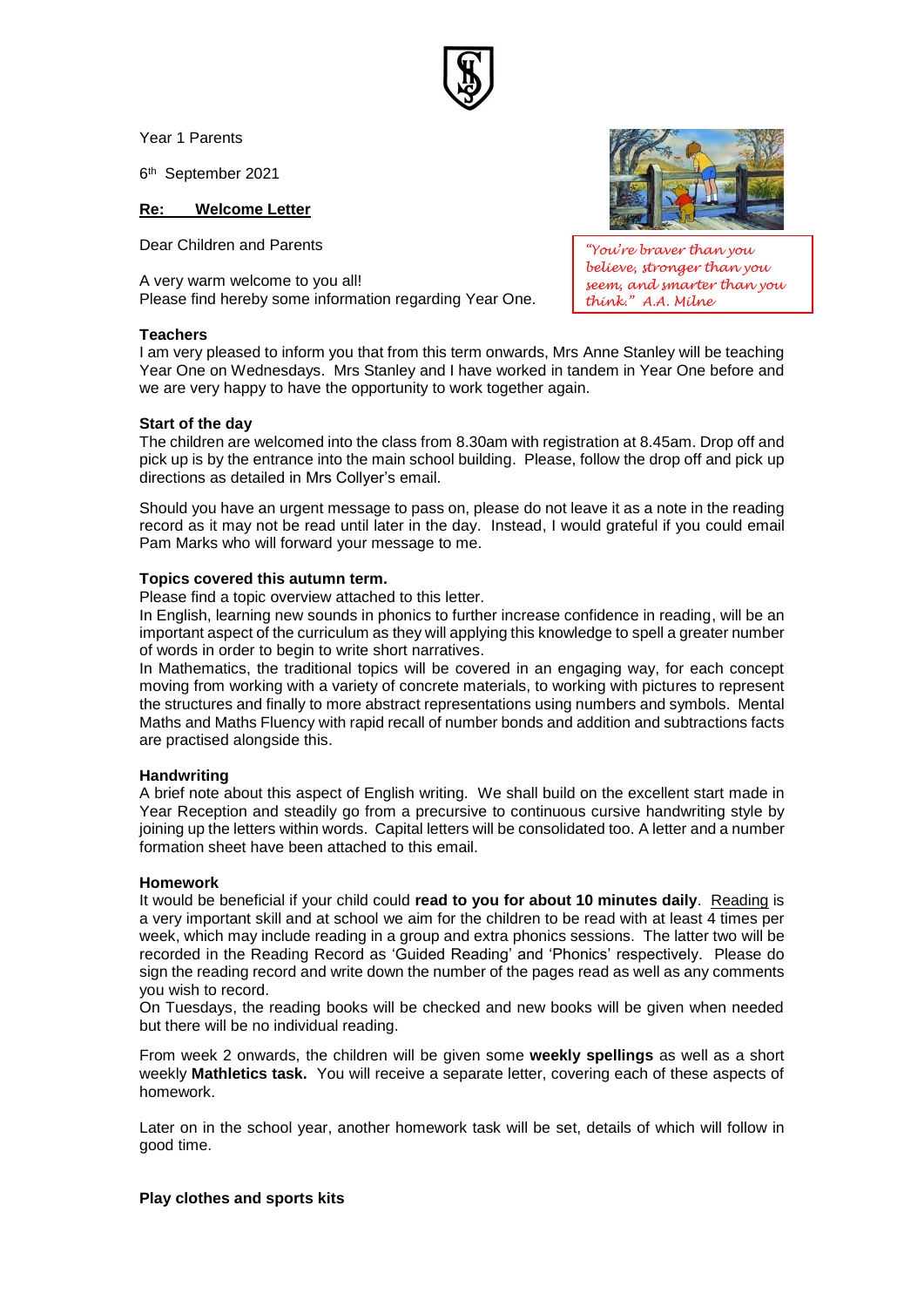The children need two bags: a string ('tortoise') bag for their play clothes and a red linen bag for their PE kit, both available from the uniform shop. **Please label these bags on the outside** so the children (and teachers!) do not need to open the bags to check whose bag it is. Also, please label all other items clearly too, preferably in an easily visible place, including socks as the children can be challenged to recognise their own unlabeled items of clothing.

They will wear **PE kit into school on Wednesdays** and bring in their uniform. They will then take the PE kit back home again on Fridays. Trainers and Astro shoes will remain in School.

May I kindly but urgently ask for all PE shoes to have **Velcro** strips, as shoe laces take too much time. Thank you!

# **Art**

Thank you to those who have already brought in a **painting apron**. Should you need a new one, please do not feel you have to purchase one. I am happy for it to be an old adult shirt (collar and part of the sleeves cut off).

### **Snack**

Please give your child a healthy morning break snack to bring into school. Preferably not yoghurt pots and spoons because, although healthy, they are not safe to walk around with at play-time. The morning snack needs to be in a separate container/wrapping, not inside the lunchbox, so the children can easily access it and take it outside with them.

If your child participates in an after school club, please provide them with an **extra snack** which they will eat before the club starts.

### **Medical health**

Please make sure the school has an **updated** written record of any allergies or dietary requirements your child may have.

### **Rewards**

As in all classes, Year One has a behavioural 'ladder' with which **excellent work and great behaviour** are celebrated. In Year One the children each have a named wooden peg onto which stickers will be added when they move from green (Ready to Learn), through silver (Pat on the Back) to Gold (Reward sticker). When a child has collected 10 small stickers, they have earned a special big reward sticker.

This peg will also be used for self-registration in the mornings.

In addition, there is the **Smiley Jar** for whole class rewards with a treat from the teacher when completely full and, last but certainly not least, there are the weekly Mission in Action rewards on Fridays, awarded by teachers, teaching assistants (TAs), and, for very special achievements, by Mrs Collyer. They focus on the four pillars of Sacred Heart School life: LOVE, LEARN, GROW and WORSHIP. This all in addition to the regular pats on the back and praise the children receive in less formal ways at any time during their learning!

Mrs Stanley and I are very much looking forward to getting to know you and the children. Should you have any questions or wish to discuss something with us during the school term, please don't hesitate to get in touch with Pam Marks by email.

Thank you very much in advance for all your support.

Yours sincerely

Veerle Coreffeths

Veerle Griffiths Year One Teacher



**Attachments:** Topic overview – Letter and Number Formation Sheets